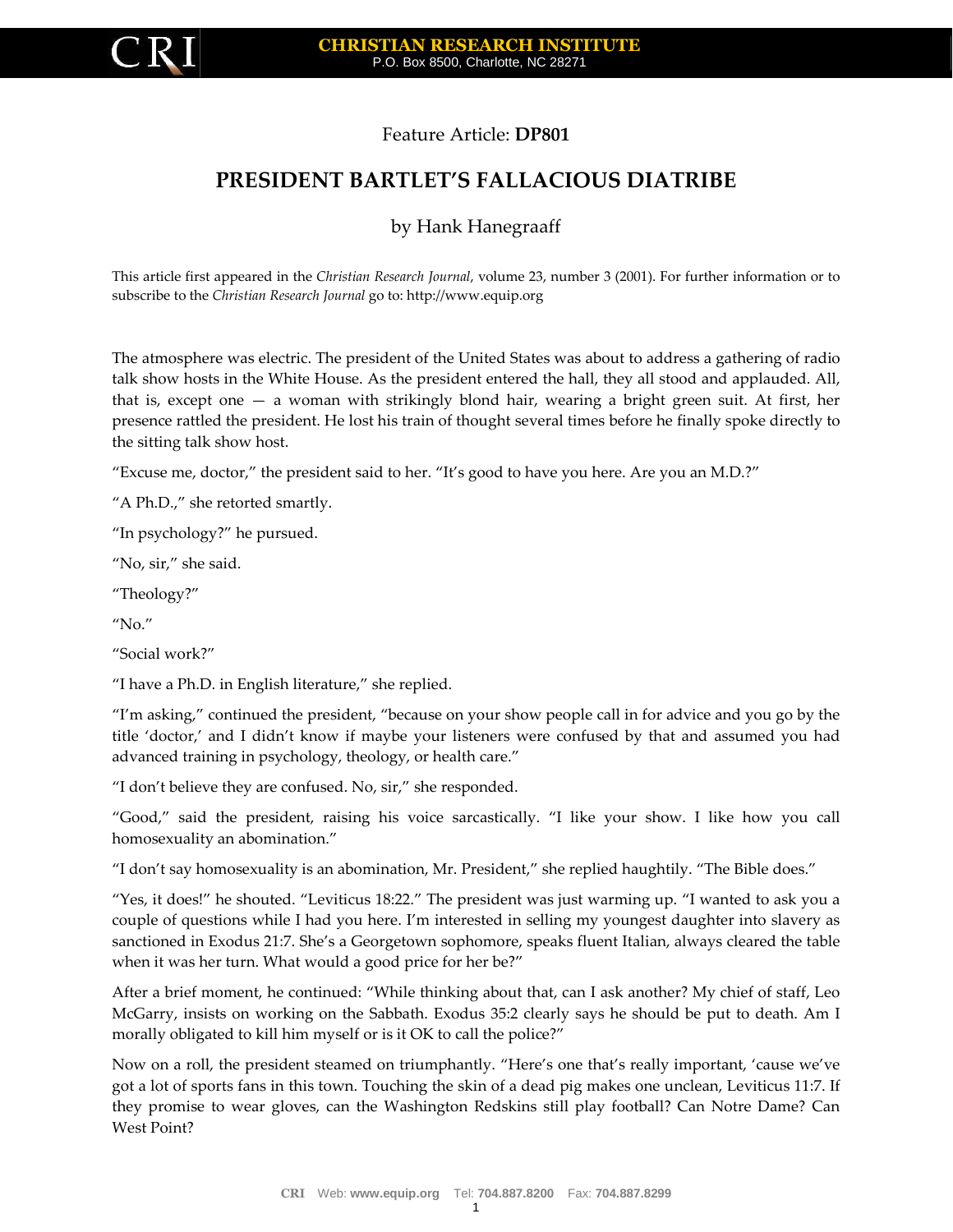"Does the whole town really have to be together to stone my brother John for planting different crops side by side?

"Can I burn my mother in a small family gathering for wearing garments made from two different threads?

"Think about those questions, would you? One last thing. While you may be mistaking this for your monthly meeting of the ignorant tight-a\*\* club, in this building when the president stands, nobody sits."

The president paused to catch his breath. The silence that invaded the room was deafening. The once selfassured talk show host slowly rose to her feet, her face reddened with shame. Her quick come-backs and commanding presence wilted away. She had no response. The president of the United States had left her speechless. The very Bible that she had used to beat up on homosexuals had now beaten her into submissive silence.<sup>1</sup>

Imagine the humiliation you would feel if you were standing in her shoes. What would you — what could you — have said? Had the president of the United States really demonstrated that the Bible was out of date and absurd? Should it indeed be relegated to the scrap heap of history? Do the very Scriptures that condemn homosexuality commend slavery? Should football be outlawed because touching pigskin makes one "unclean"? Should we kill those who work on the Sabbath as prescribed by Scripture? Should we stone men for planting different crops side by side or burn women for wearing clothing made of two different threads?<sup>2</sup>

# **WILL THE REAL DR. LAURA PLEASE STAND UP?**

The impact of this encounter between Dr. Jenna Jacobs and President Josiah Bartlet can hardly be overstated. More than 11 million homes<sup>3</sup> tuned in to watch the drama unfold as NBC's Emmy awardwinning *The West Wing* used Dr. Jacobs to caricature Dr. Laura Schlessinger as a rude and bigoted religious talk show host. The president (played by Martin Sheen) was hardly original. It seems his tirade was lifted in large part from a widely circulated e-mail that appears on a multitude of gay/lesbian Web sites, in which many of the same questions are posed to Dr. Laura.<sup>4</sup> Millions of people sat in their living rooms and applauded. Right wing bigots such as Dr. Laura and, by extension, orthodox Jews and evangelical Christians had finally been put in their place. Millions more, no doubt, wavered in their faith. They wondered whether the Bible they had put their trust in had been exposed as antiquated and absurd. Does the very Bible that condemns homosexuality really commend slavery? Let's take a closer look.

#### **SLAVERY**

When confronted with the issue of slavery, NBC's version of Dr. Laura was left speechless. In real life, however, there is an answer.

First and foremost, it should be noted that the Bible does not commend slavery; rather, it recognizes the reality of slavery. In the ancient world where slavery flourished, the Mosaic Law thus stipulated stringent guidelines such as a year of Jubilee in which slaves were released (Lev. 25:40). In fact, it was the application of biblical principles that ultimately led to the overthrow of slavery, both in ancient Israel and in the United States of America. Israel's liberation from slavery in Egypt became the model for the liberation of slaves in general. In America, many are beginning to wake up to the liberating biblical truth that all people are created innately equal (see Gen. 1:27; Acts 17:26–28; see also Gal. 3:28).

Furthermore, slavery within an Old Testament context was sanctioned due to economic realities rather than racial or sexual prejudices.<sup>5</sup> Because bankruptcy laws did not exist, people would voluntarily sell themselves into slavery. A craftsman could, thus, use his skills in servitude to discharge a debt. Even a convicted thief could make restitution by serving as a slave (Exod. 23:3).

Finally, we should note that far from extolling the virtues of slavery, the Bible denounces slavery as sin. The apostle Paul goes so far as to put slave traders in the same category as murderers, adulterers,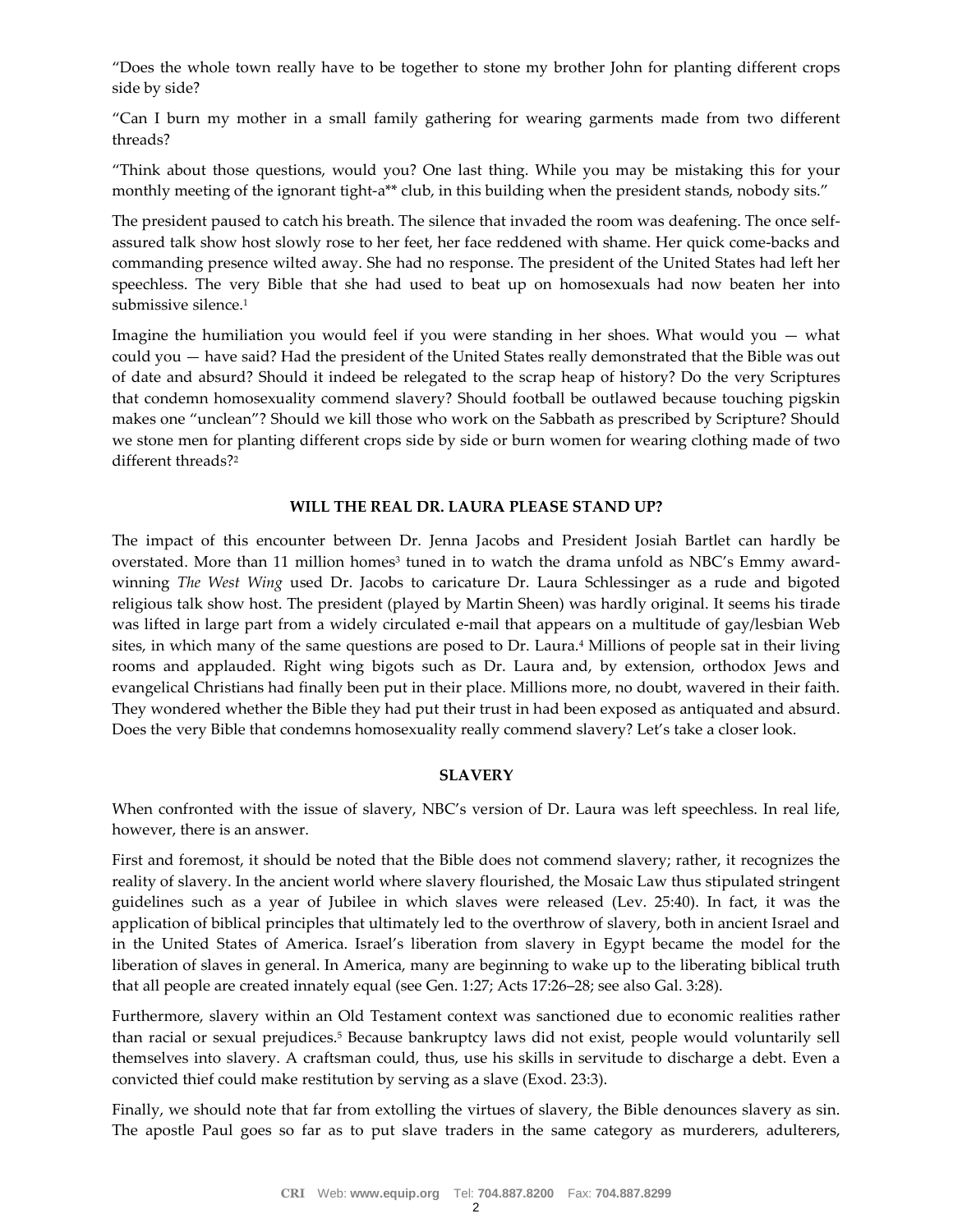perverts, and liars (1 Tim.1:10). Indeed, slavery is so abhorrent to God that in the final book of the Bible, He condemns the evil systems that perpetuate it.<sup>6</sup>

#### **SABBATH**

Using hyperbole, the president suggests that the very Bible that condemns homosexuality mandates that he kill his own chief of staff for violating the Sabbath. Answering this question may pose somewhat of a challenge for orthodox Jews such as Dr. Laura or Senator Joseph Lieberman, but it poses no problem whatsoever for Christians who recognize that Christ is the substance that fulfills the symbol of the Sabbath.

To begin with, as the president of the United States would surely know, America is a democratic republic and not a theocratic form of government; thus, Sabbath-breaking may have had serious ramifications within ancient Israel, but it is not a warrant for executing people today. Not even Joseph Lieberman, who is still looking forward to the first coming of Messiah, would suggest killing the President's chief of staff for violating the Jewish Sabbath.

Furthermore, there is no more warrant for killing a homosexual today than there is for killing a Sabbath breaker. In fact, the mechanisms required to carry out the death penalty under Mosaic Law are no longer extant. Ironically, the very Jews who believed that Christ was worthy of death for violating the laws of Moses had to convince the Roman authorities to crucify Him.

Finally, while Schlessinger and Lieberman have a hard time explaining why Mosaic penalties no longer apply (at least in spirit), the answer for Christians is found in Christ. As the apostle Paul explains, "Christ redeemed us from the curse of the law by becoming a curse for us, for it is written: 'Cursed is everyone who is hung on a tree.' He redeemed us in order that the blessing given to Abraham might come to the Gentiles through Christ Jesus, so that by faith we might receive the promise of the Spirit" (Gal. 3:13–14). This redemption from the curse of the law is available to all regardless of ethnicity or gender. Paul continues:

*So the law was put in charge to lead us to Christ that we might be justified by faith. Now that faith has come, we are no longer under the supervision of the law. You are all sons of God through faith in Christ Jesus, for all of you who were baptized into Christ have clothed yourselves with Christ. There is neither Jew nor Greek, slave nor free, male nor female, for you are all one in Christ Jesus. If you belong to Christ, then you are Abraham's seed, and heirs according to the promise (Gal. 3:24–29).*<sup>7</sup>

# **SWINE**

The president makes his biggest blunder by addressing the subject of swine. Sarcastically, he suggests that players for the Washington Redskins, Notre Dame, or West Point may become ceremonially unclean by touching a football made of "the skin of a dead pig." Ironically, the president has just dressed down "Dr. Laura" for not having a Ph.D. in psychology, theology, or medicine. By implication she therefore is not qualified to speak on matters of personal faith and morals. It appears, however, that the president has not been properly briefed; and, thus, despite his Ph.D. in economics, he appears less than qualified to pontificate on this subject.

To begin with, the fact that Dr. Laura's Ph.D. is in physiology rather than psychology is no warrant for intimating that she is ill equipped to properly interpret literary documents such as the Bible. It appears she has a better grasp of biblical hermeneutics than that displayed by the president. If, indeed, the president had an adequate understanding of the rich tradition of biblical Judaism, he would no doubt have been far more restrained in his diatribe against the Scriptures. At best, he proved himself a master at rhetoric and emotive stereotypes rather than reason and evidence.

Furthermore, we should note that the footballs used in college and the professional ranks are not even made of pigskin. Rather, they are made of cowhide<sup>8</sup>  $-$  the skin of a kosher animal. The president of the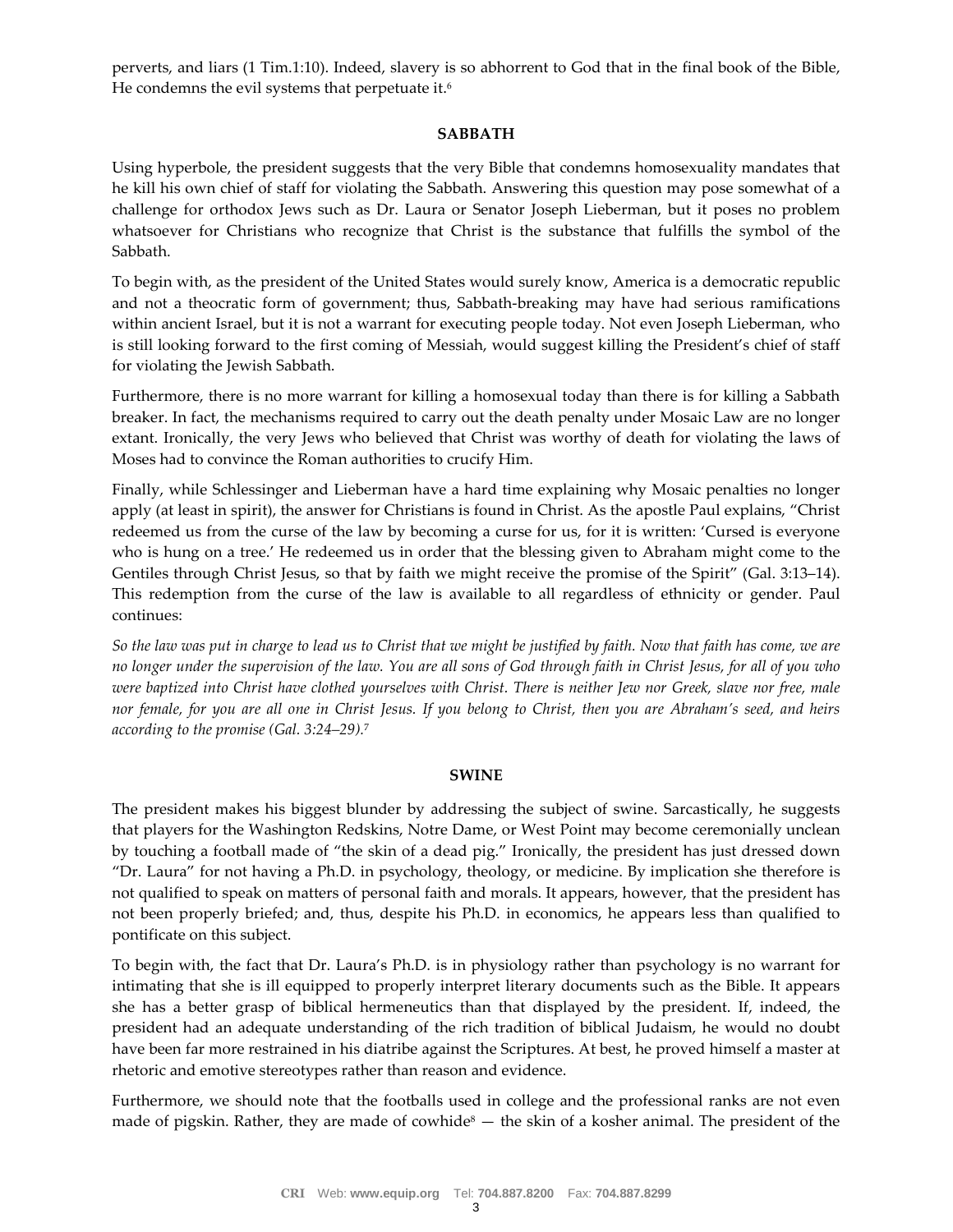United States should blush with embarrassment for overliteralizing "pigskin" and for using an out-tolunch appeal to demonstrate that the Bible is out of date.

Finally, there is a quantum difference between enduring moral principles such as those regarding homosexuality and temporary ceremonial practices relegated to a particular historical context. The distinction between clean and unclean animals symbolized the distinction between that which was holy and that which was unholy within the context of a theocracy. As we have already noted, however, the ceremonial symbolism of the law was fulfilled in Christ, who makes the unclean clean. As Scripture thus declares, we are not to "call anything impure that God has made clean" (Acts 10:15).<sup>9</sup>

# **SEEDING AND SEWING**

The president's final attempt to invalidate Dr. Laura's appeal to Scripture as an authority on the moral status of homosexuality involves the biblical injunction against seeding "different crops side by side" and sewing garments together "from two different threads." The president succeeds in raising the emotional level of his argument by relating these Levitical laws to his brother and his mother. Once again he attempts to seduce an audience of more than 11 million with emotive rhetoric.<sup>10</sup> Given today's widespread biblical ignorance, including among supposed intellectuals, his arguments probably have tremendous impact. Yet, once again, he is wrong.

First, nowhere in Scripture is there any suggestion that we should kill family members for failing to heed Levitical laws regarding seeding and sewing. Furthermore, Scripture simply uses the object lessons of seeding crops and sewing clothes to illustrate the spiritual and social distinctions between the kingdom of darkness and the kingdom of light. The mixing of different things was associated with the syncretistic pagan practices that Israel was to avoid. Scripture thus provides myriad illustrations to underscore the principle of undivided loyalty. In Deuteronomy, for example, the Israelites were commanded not to plow with an ox and a donkey yoked together (22:10). Paul, writing to the Corinthians, uses this common sense principle to underscore the fact that as a donkey and an ox do not work together synergistically in the process of plowing, so too a believer and an unbeliever do not harmonize well in the process of living. Paul thus says, "Do not be yoked together with unbelievers. For what do righteousness and wickedness have in common? Or what fellowship can light have with darkness? What harmony is there between Christ and Belial? What does a believer have in common with an unbeliever?" (2 Cor. 6:14–15).

Finally, the highly complex nature of the civil, ceremonial, and moral aspects of Mosaic laws can hardly be relegated to simplistic, superficial sound bites. Devoid of context, the twenty-first-century mind can only with great difficulty grasp the significance of biblical illustrations, metaphors, or figures of speech. A golfer living in the twenty-first century knows precisely what I mean by the common golf expression: "I drained a snake on the eighteenth hole."<sup>11</sup> To someone living in a context or culture in which golf is not played, it probably makes no sense. Similarly, the ceremonial significance of Mosaic laws makes little sense to someone who has never read and studied the Bible in context.

# **SCRIPTURE AND SCIENCE**

Once again, from the perspective of Scripture and science, there is a vast difference between civil and ceremonial laws that governed an ancient Jewish theocracy and enduring moral laws, which have a universal application. As we have seen, the president in NBC's *The West Wing* television series not only confuses his facts with respect to ceremonial laws but also seems unwilling to be confused by the facts regarding homosexuality.

From the perspective of Scripture, Christ made it crystal clear that the ceremonial aspects of the law would be fulfilled through His life, death, and resurrection. He made it equally clear that the scriptural injunctions against sexual perversions — including homosexuality — were universal and enduring. Likewise, the apostle Paul uses language reminiscent of Leviticus when he describes what he refers to as "degrading" sexual perversions. Paul says that "women exchanged natural relations for unnatural ones.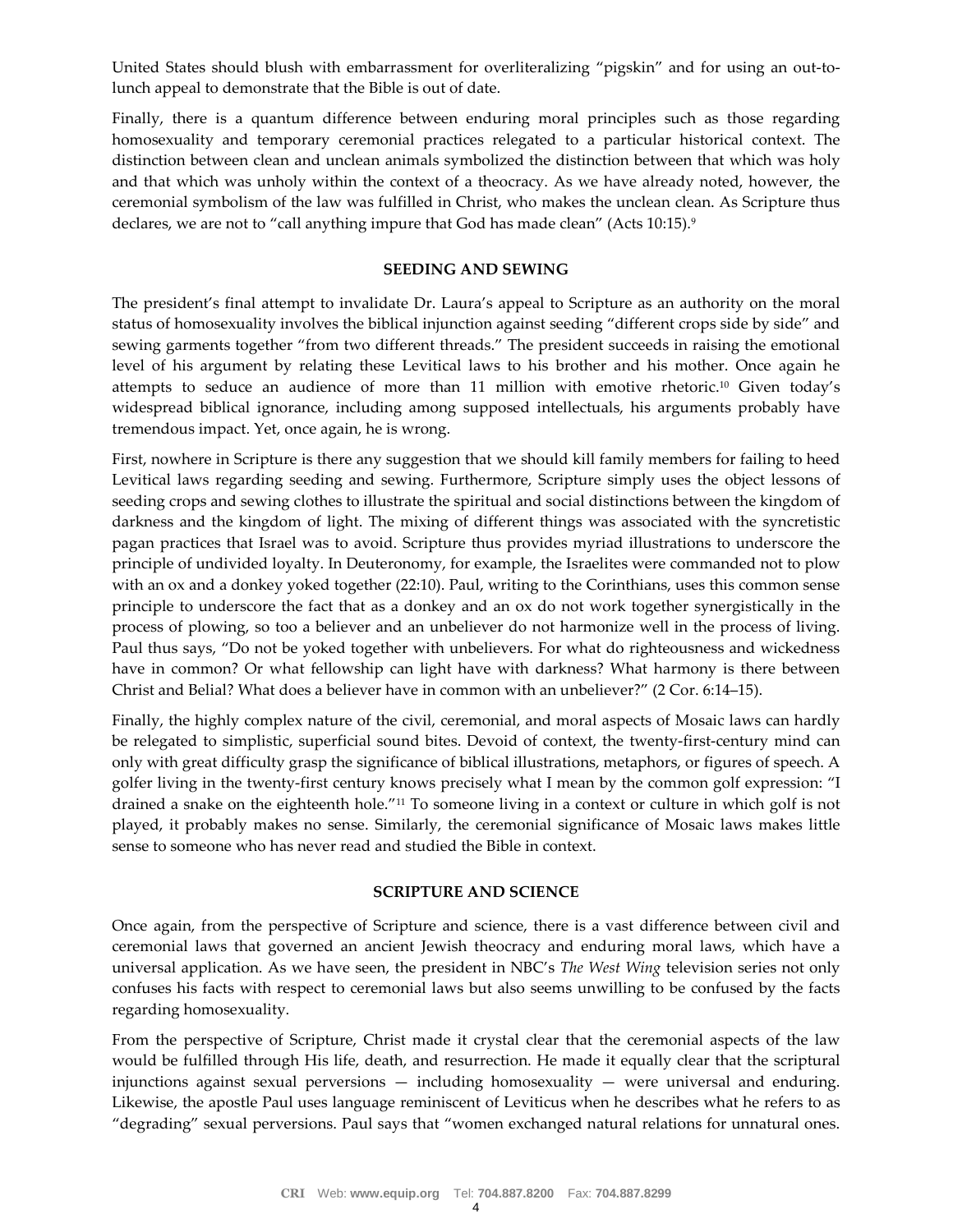In the same way the men also abandoned natural relations with women and were inflamed with lust for one another. Men committed indecent acts with other men, and received in themselves the due penalty for their perversion" (Rom. 1:26–27). As Thomas Schmidt notes:

It is not clear what he meant by "penalty" in his time, but it is hard not to make a connection between his words and the health crisis we observe in our time. Sexual liberation has brought homosexuals out of the closet into a shadow of physical affliction where a score of diseases lurk. And as if this were not gloomy enough, the more deadly specter of HIV infection deepens the shadow, not only for the ever-growing number who die but also for those who are left behind to grieve and to wonder who will die next.<sup>12</sup>

We would do well to recognize that the God of the Bible does not condemn homosexuality in an arbitrary and capricious fashion. Rather, He carefully defines the borders of human sexuality so that our joy may be complete. It does not require an advanced degree in physiology to appreciate the fact that the human body is not designed for homosexual relationships. Spurious slogans and sound bites do not change the scientific reality that homosexual relationships are devastating not only from a psychological but also from a physiological perspective: "Irritation of the sensitive rectal mucus layer causes a host of reactions, including diarrhea, cramps, hemorrhoids, prostate damage, and ulcers or fissures which in turn invite infection. The thin cell layer of the rectum is easily perforated, and its insensitivity to pain can lead to serious complications before a person is aware of any harm."<sup>13</sup>

This is just the tip of an insidious iceberg. Common nonviral infections transmitted through homosexual activity are "amebiasis, giardiasis, gonorrhea, shigellosis, chlamydia, syphilis and ectoparasites."<sup>14</sup> Viral infections include "condylomata, herpes, hepatitis B and hepatitis A. Like bacterial infections, these diseases are easily transmitted by oral-genital contact, genital-anal contact and oral-anal contact."<sup>15</sup> Suffice it to say that while there are attendant moral and medical problems with sexual promiscuity in general, it would be homophobic in the extreme to obscure the scientific realities concerning homosexuality. It is a hate crime of unparalleled proportions to attempt to keep a whole segment of the population in the dark concerning such issues.

While at first blush, it may appear that the president portrayed on *The West Wing* is a benevolent intellectual and Dr. Laura is a bigoted ignoramus, we have seen that the opposite is the case. Rather than fall for the rhetoric and emotive stereotypes such as those presented by NBC, we must commit ourselves to becoming so familiar with the truth that when such counterfeits loom on the horizon, we recognize them instantaneously. At worst, even when we do not have an immediate answer, we should be aware that answers exist. At best, we should be prepared to give an answer to everyone who asks us to give the reason for the hope that we have — and to do this with gentleness and respect.

#### **NOTES**

- 1. All dialogue adapted from *The West Wing*, episode no. 25: "The Midterms" (NBC), originally aired 18 October 2000 and rebroadcast 13 December 2000.
- 2. In his diatribe, President Bartlet tries to show that if we accept the Scriptures as the authority on the moral invalidity of homosexuality, we must also apply to ourselves in contemporary America everything Moses required of ancient Israel; but upholding every one of Moses' laws, when fleshed out with particular examples, seems absurd. The tacit but obvious conclusion is that the outdated Scriptures provide no authoritative or relevant guidance for our lives today in the post-Christian, postmodern world. The TV president's reasoning, however, is fallacious in two main ways. First, he fails to read the Mosaic texts in light of their proper historical context, especially in relation to their fulfillment in Jesus Christ, so as to miss a fundamental teaching of Scripture that some biblical laws are enduring universal moral principles while others are injunctions reserved for application within a particular historical context. Second, he commits one or more fatal factual errors in every premise of his argument.
- 3. The Associated Press (AP Online), "Prime-Time Nielson Ratings," 25 October 2000.
- 4. "A Letter to Dr. Laura," anonymous, n.d. One gay/lesbian Web site posts a note about this episode of *The West Wing*: "On October 18, 2000, NBC aired an episode of…*The West Wing* in which the character President Josiah Bartlett…absolutely skewers a character named 'Dr. Jenna Jacobs,' who bears striking similarities to our very own, dear, Laura Schlessinger, in a dialogue very similar in theme to the 'Dear Dr. Laura' letter which was wending its way about the net not that many months ago." ("West Wing Skewers Laura Schlessinger," at www.gaylesissues.about.com, retrieved 21 October 2000.) The anonymous "A Letter to Dr. Laura" contains the following quips, which were reiterated almost verbatim by the character Bartlet: "I would like to sell my daughter into slavery, as it suggests in Exodus 21:7. In this day and age, what do you think would be a good price for her?" and "I have a neighbor who insists on working on the Sabbath. Exodus 35:2 clearly states he should be put to